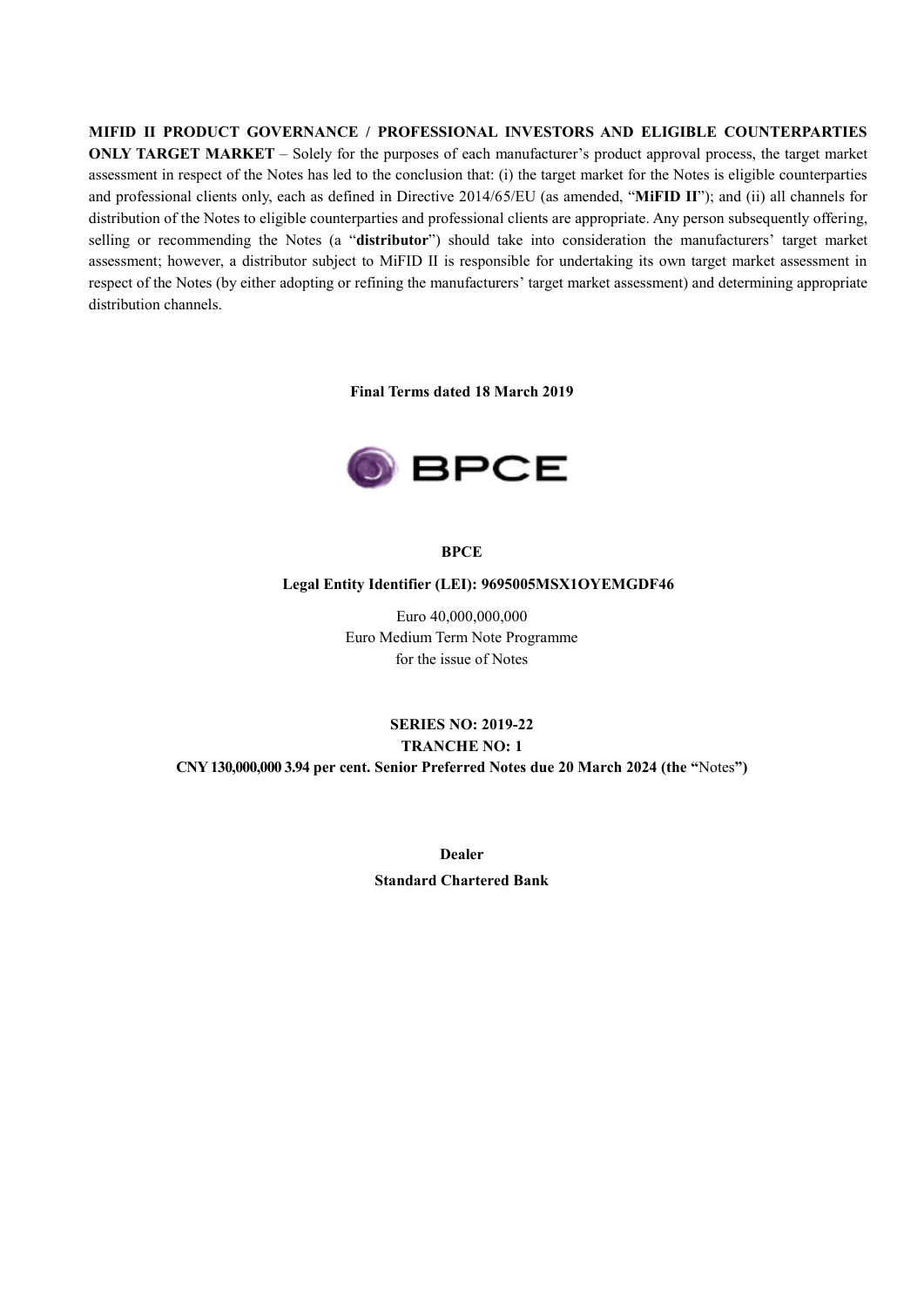#### **PART A – CONTRACTUAL TERMS**

Terms used herein shall be deemed to be defined as such for the purposes of the Conditions (the "**Conditions**") set forth in the base prospectus dated 21 November 2018 which received visa n°18-528 from the *Autorité des marchés financiers* (the "**AMF**") on 21 November 2018 (the "**Base Prospectus**") and the supplement to the Base Prospectus dated 1 March 2019 which received visa n°19-068 on 1 March 2019 (the "**Supplement(s)**"), which together constitute a base prospectus for the purposes of the Prospectus Directive.

This document constitutes the Final Terms of the Notes described herein for the purposes of Article 5.4 of the Prospectus Directive and must be read in conjunction with such Base Prospectus as so supplemented . Full information on the Issuer and the offer of the Notes is only available on the basis of the combination of these Final Terms and the Base Prospectus as so supplemented . The Base Prospectus and the Supplements are available for viewing at the office of the Fiscal Agent or each of the Paying Agents and on the website of the AMF (www.amf-france.org) and copies may be obtained from BPCE, 50 avenue Pierre Mendès-France, 75013 Paris, France.

| 1              | Issuer:                   |                                                                          | <b>BPCE</b>                                                                                                                                                                                                       |
|----------------|---------------------------|--------------------------------------------------------------------------|-------------------------------------------------------------------------------------------------------------------------------------------------------------------------------------------------------------------|
| $\overline{2}$ | (i)                       | Series Number:                                                           | 2019-22                                                                                                                                                                                                           |
|                | (ii)                      | Tranche Number:                                                          | 1                                                                                                                                                                                                                 |
|                | (iii)                     |                                                                          |                                                                                                                                                                                                                   |
| 3              |                           | Specified Currency or Currencies:                                        | References to "CNY" or "Renminbi" are to the<br>lawful currency of the People's Reuplic of China                                                                                                                  |
| 4              | Aggregate Nominal Amount: |                                                                          |                                                                                                                                                                                                                   |
|                | (i)                       | Series:                                                                  | CNY 130,000,000                                                                                                                                                                                                   |
|                | (ii)                      | Tranche:                                                                 | CNY 130,000,000                                                                                                                                                                                                   |
| 5              |                           | <b>Issue Price:</b>                                                      | 100 per cent. of the Aggregate Nominal Amount                                                                                                                                                                     |
| 6              | Specified Denomination:   |                                                                          | CNY 1,000,000                                                                                                                                                                                                     |
| 7              | (i)                       | <b>Issue Date:</b>                                                       | 20 March 2019                                                                                                                                                                                                     |
|                | (ii)                      | Interest Commencement Date:                                              | <b>Issue Date</b>                                                                                                                                                                                                 |
| 8              |                           | <b>Interest Basis:</b>                                                   | 3.94 per cent. Fixed Rate                                                                                                                                                                                         |
|                |                           |                                                                          | (further particulars specified below)                                                                                                                                                                             |
| 9              |                           | Maturity Date:                                                           | 20 March 2024                                                                                                                                                                                                     |
| 10             |                           | Redemption Basis:                                                        | Subject to any purchase and cancellation or early<br>redemption, the Notes will be redeemed on the<br>Maturity Date at 100 per cent. of their nominal<br>amount                                                   |
| 11             |                           | Change of Interest Basis:                                                | Not Applicable                                                                                                                                                                                                    |
| 12             |                           | Put/Call Options:                                                        | Not Applicable                                                                                                                                                                                                    |
| 13             | (i)                       | Status of the Notes:                                                     | Senior Preferred Notes                                                                                                                                                                                            |
|                | (ii)                      | Dates of the corporate authorisations for<br>issuance of Notes obtained: | Decisions of the Directoire of the Issuer dated 9<br>April 2018 and 16 July 2018 and decision of Roland<br>Charbonnel, Director of Group Funding and<br>Investor Relations Department, dated 19 February<br>2019. |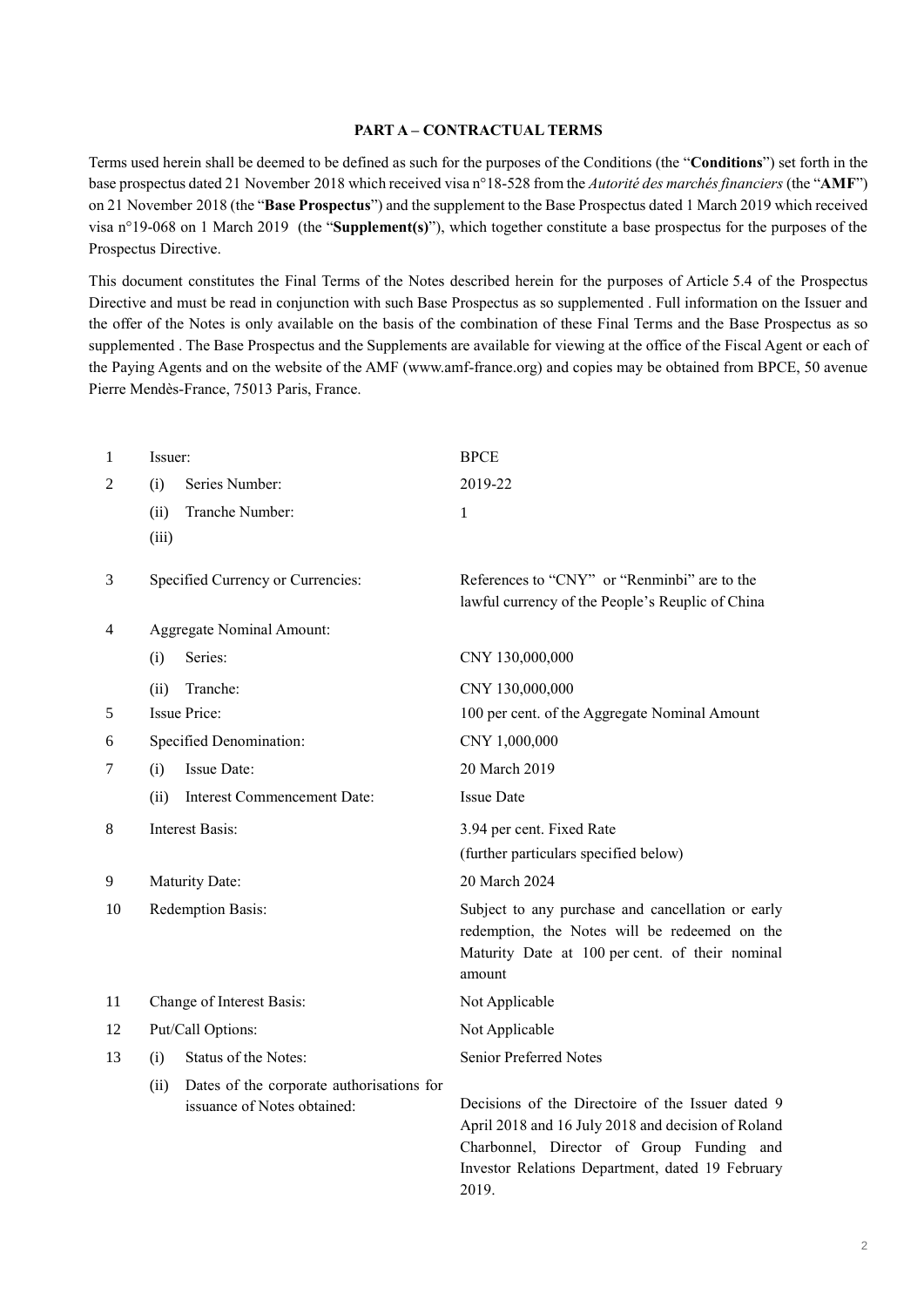# **PROVISIONS RELATING TO INTEREST (IF ANY) PAYABLE**

| 14 | <b>Fixed Rate Note Provisions:</b>                                                                                                                                                                                                                                                                                          | Applicable                                                                                                               |
|----|-----------------------------------------------------------------------------------------------------------------------------------------------------------------------------------------------------------------------------------------------------------------------------------------------------------------------------|--------------------------------------------------------------------------------------------------------------------------|
|    | Rate of Interest:<br>(i)                                                                                                                                                                                                                                                                                                    | 3.94 per cent. per annum payable annually in arrear<br>on each Interest Payment Date                                     |
|    | Interest Payment Date(s):<br>(ii)                                                                                                                                                                                                                                                                                           | 20 March in each year commencing on 20 March<br>2020                                                                     |
|    | (iii) Fixed Coupon Amount:                                                                                                                                                                                                                                                                                                  | Rate of Interest x Specified Denomination x Day<br>Count Fraction per Note of of CNY 1,000,000<br>Specified Denomination |
|    | <b>Broken Amount:</b><br>(iv)                                                                                                                                                                                                                                                                                               | Not Applicable                                                                                                           |
|    | Day Count Fraction:<br>(v)                                                                                                                                                                                                                                                                                                  | Act/365 (Fixed) - Unadjusted                                                                                             |
|    | Resettable:<br>(vi)                                                                                                                                                                                                                                                                                                         | Not Applicable                                                                                                           |
|    | (vii) Determination Dates:<br>(viii) Business Day Convention                                                                                                                                                                                                                                                                | 20 March in each yearModified Following<br><b>Business Day Convention</b>                                                |
|    | (ix) Party responsible for calculating Interest<br>Amounts (if not the Calculation Agent)                                                                                                                                                                                                                                   | Not Applicable                                                                                                           |
|    | Payments on Non-Business Days:<br>(x)                                                                                                                                                                                                                                                                                       | As per the Conditions                                                                                                    |
| 15 | Floating Rate Note Provisions:                                                                                                                                                                                                                                                                                              | Not Applicable                                                                                                           |
| 16 | Zero Coupon Note Provisions:                                                                                                                                                                                                                                                                                                | Not Applicable                                                                                                           |
| 17 | Inflation Linked Interest Note Provisions:                                                                                                                                                                                                                                                                                  | Not Applicable                                                                                                           |
|    | PROVISIONS RELATING TO REDEMPTION                                                                                                                                                                                                                                                                                           |                                                                                                                          |
| 18 | Call Option:                                                                                                                                                                                                                                                                                                                | Not Applicable                                                                                                           |
| 19 | Put Option:                                                                                                                                                                                                                                                                                                                 | Not Applicable                                                                                                           |
| 20 | MREL/TLAC Disqualification Event Call<br>Option:                                                                                                                                                                                                                                                                            | Applicable                                                                                                               |
| 21 | Final Redemption Amount of each Note:                                                                                                                                                                                                                                                                                       | CNY 1,000,000 per Note of CNY 1,000,000<br>Specified Denomination                                                        |
| 22 | Inflation Linked Notes - Provisions relating to<br>the Final Redemption Amount:                                                                                                                                                                                                                                             | Not Applicable                                                                                                           |
| 23 | Early Redemption Amount:                                                                                                                                                                                                                                                                                                    |                                                                                                                          |
|    | Early Redemption Amount(s) of each<br>(i)<br>Senior Note payable on redemption upon<br>the occurrence of a MREL/TLAC<br>Disqualification Event (Condition $6(g)$ ),<br>if applicable, a Withholding Tax Event<br>(Condition $6(i)(i)$ ), a Gross Up Event<br>(Condition 6(i)(ii)) or for Illegality<br>(Condition $6(l)$ ): | CNY 1,000,000 per Note of CNY 1,000,000<br>Specified Denomination                                                        |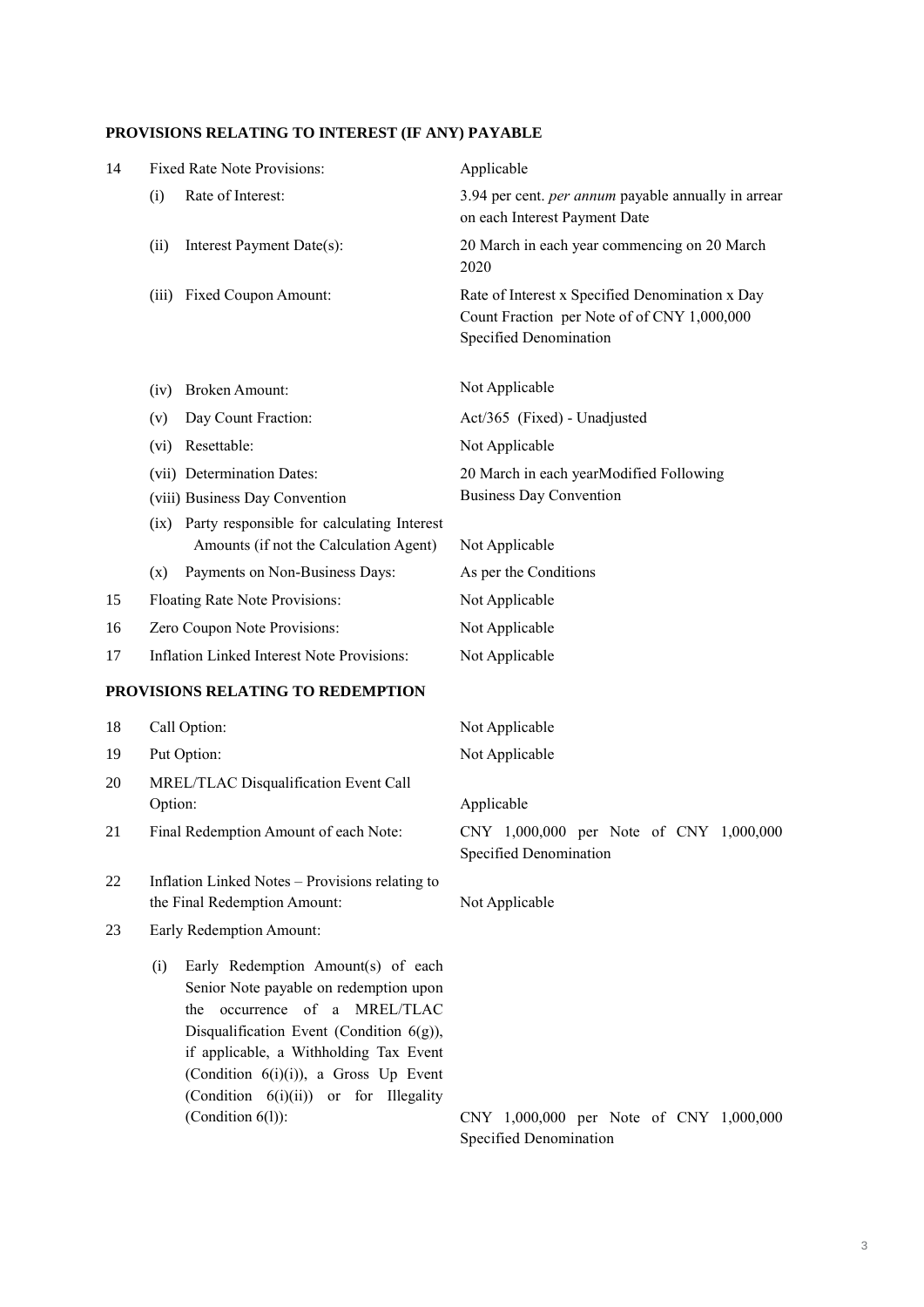- (ii) Early Redemption Amount(s) of each Subordinated Note payable on redemption upon the occurrence of a Capital Event (Condition 6(h)), a Withholding Tax Event (Condition  $6(i)(i)$ ), a Gross-Up Event (Condition 6(i)(ii)) or a Tax Deductibility Event (Condition 6(i)(iii)): Not Applicable
- (iii) Redemption for taxation reasons permitted on days others than Interest Payment Dates (Condition 6(i)): Yes

(iv) Unmatured Coupons to become void upon early redemption (Materialised Bearer Notes only) (Condition 7(f)): Not Applicable

#### **GENERAL PROVISIONS APPLICABLE TO THE NOTES**

| 24 | Form of Notes:                                                                                                          | <b>Dematerialised Notes</b>                                                                                                            |  |
|----|-------------------------------------------------------------------------------------------------------------------------|----------------------------------------------------------------------------------------------------------------------------------------|--|
|    | Form of Dematerialised Notes:<br>(i)                                                                                    | Bearer form (au porteur)                                                                                                               |  |
|    | Registration Agent:<br>(ii)                                                                                             | Not Applicable                                                                                                                         |  |
|    | Temporary Global Certificate:<br>(iii)                                                                                  | Not Applicable                                                                                                                         |  |
|    | Applicable TEFRA exemption:<br>(iv)                                                                                     | Not Applicable                                                                                                                         |  |
| 25 | Financial Centre(s):                                                                                                    | Hong Kong, Beijing, New York and TARGET                                                                                                |  |
| 26 | Talons for future Coupons or Receipts to be<br>attached to Definitive Notes (and dates on<br>which such Talons mature): | Not Applicable                                                                                                                         |  |
| 27 | Details relating to Instalment Notes: amount of<br>each instalment, date on which each payment                          |                                                                                                                                        |  |
|    | is to be made:                                                                                                          | Not Applicable                                                                                                                         |  |
| 28 | Redenomination provisions:                                                                                              | Not Applicable                                                                                                                         |  |
| 29 | Purchase in accordance with applicable French<br>laws and regulations:                                                  | Applicable                                                                                                                             |  |
| 30 | Consolidation provisions:                                                                                               | Not Applicable                                                                                                                         |  |
| 31 | Meeting and Voting Provisions (Condition 11):                                                                           | Contractual Masse shall apply                                                                                                          |  |
|    |                                                                                                                         | Name and address of the initial Representative:                                                                                        |  |
|    |                                                                                                                         | As per Condition $11(c)$                                                                                                               |  |
|    |                                                                                                                         | Name and address of the alternate Representative:                                                                                      |  |
|    |                                                                                                                         | As per Condition $11(c)$                                                                                                               |  |
|    |                                                                                                                         | The Representative will receive a remuneration of<br>EUR 2,000 (excluding VAT) per year so long as any<br>of the Notes is outstanding. |  |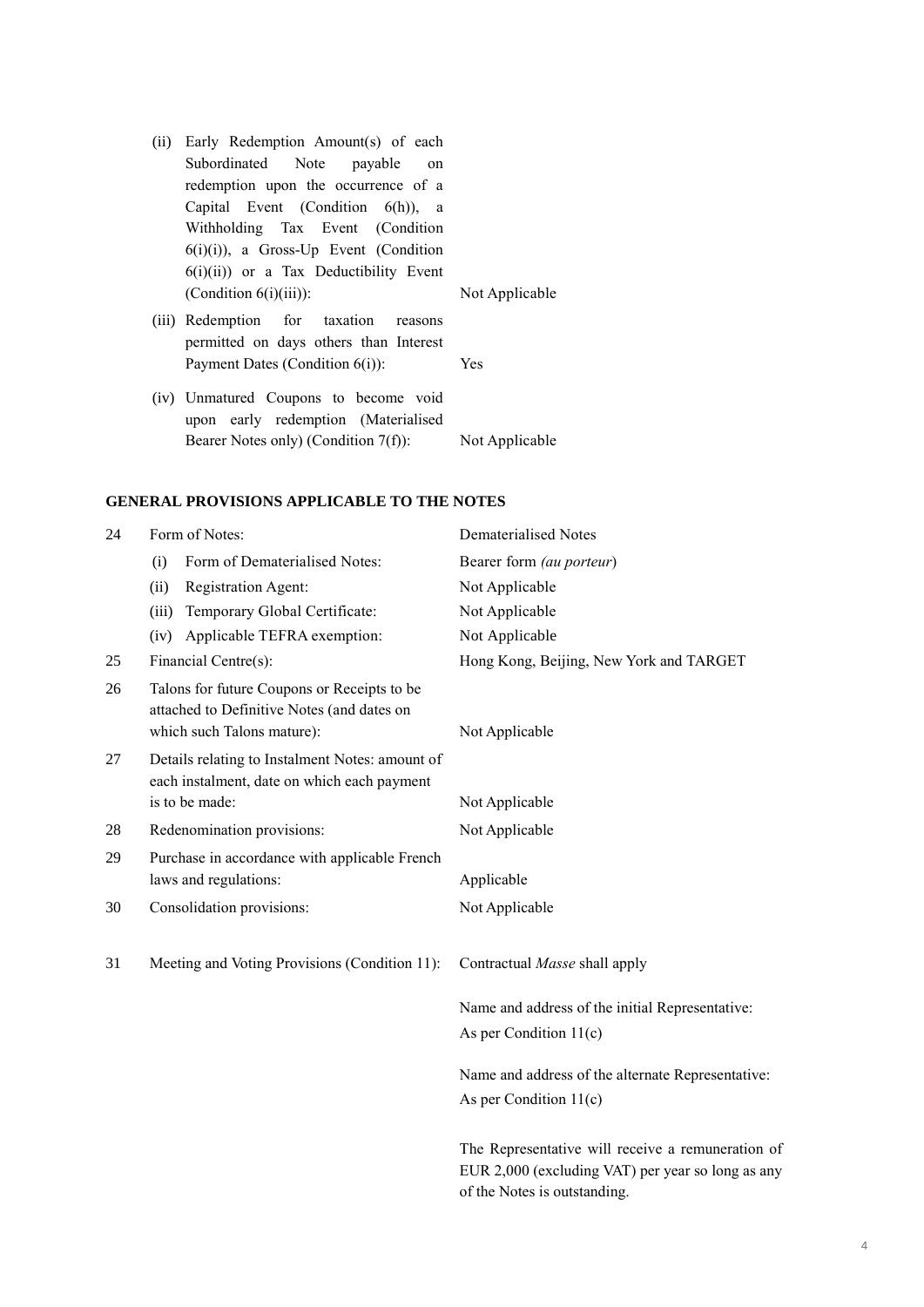## **RESPONSIBILITY**

The Issuer accepts responsibility for the information contained in these Final Terms.

Signed on behalf of BPCE

Duly represented by:

Mr. Roland Charbonnel, Director of Group Funding and Investor Relations Department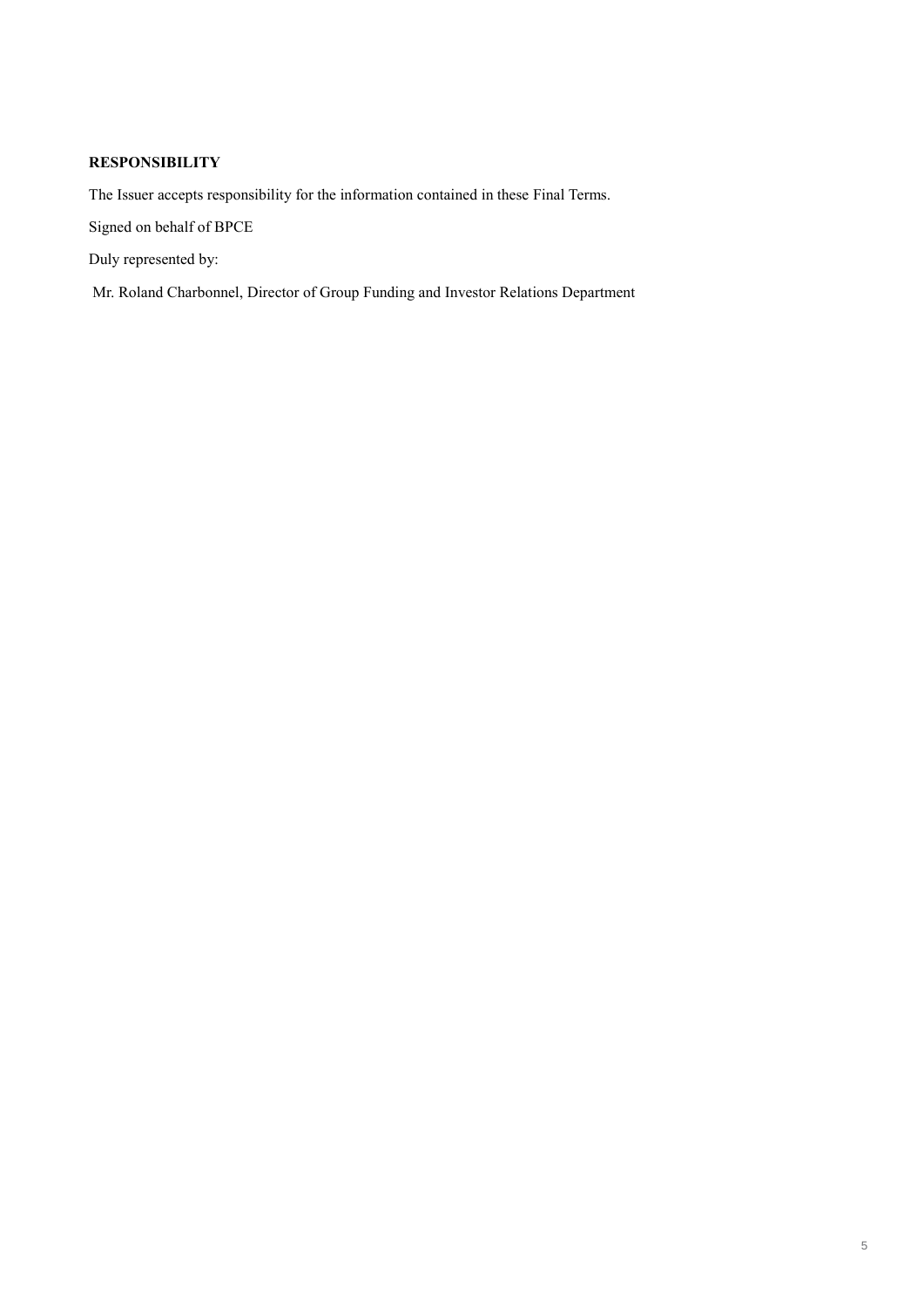## **PART B – OTHER INFORMATION**

### 1 **LISTING AND ADMISSION TO TRADING**

- (i) Listing and Admission to trading: Application has been made by the Issuer (or on its behalf) for the Notes to be listed and admitted to trading on Euronext Paris with effect from the Issue Date.
- (ii) Estimate of total expenses related to admission to trading: EUR 3,850

## 2 **RATINGS**

Ratings: Not applicable

### 3 **INTERESTS OF NATURAL AND LEGAL PERSONS INVOLVED IN THE ISSUE**

Save as discussed in "Subscription and Sale", so far as the Issuer is aware, no person involved in the offer of the Notes has an interest material to the offer.

#### 4 **YIELD**

| Indication of yield: | 3.94 per cent. per annum                                                                                               |  |
|----------------------|------------------------------------------------------------------------------------------------------------------------|--|
|                      | The yield is calculated at the Issue Date on the basis of the Issue<br>Price. It is not an indication of future yield. |  |

## 5 **OPERATIONAL INFORMATION**

| ISIN:                                                          |                                                                                                              | FR0013409703             |
|----------------------------------------------------------------|--------------------------------------------------------------------------------------------------------------|--------------------------|
| Common Code:                                                   |                                                                                                              | 196468315                |
|                                                                | Depositaries:                                                                                                |                          |
| (i)                                                            | Euroclear France to act as<br>Central Depositary:                                                            | Yes                      |
| (ii)                                                           | Common Depositary for<br>Euroclear and Clearstream:                                                          | No                       |
|                                                                | Any clearing system(s) other than<br>Euroclear and Clearstream and the<br>relevant identification number(s): | Not Applicable           |
| Delivery:                                                      |                                                                                                              | Delivery free of payment |
| Names and addresses of additional<br>Paying Agent(s) (if any): |                                                                                                              | Not Applicable           |

# 6 **DISTRIBUTION**

(i) Method of distribution: Non-syndicated